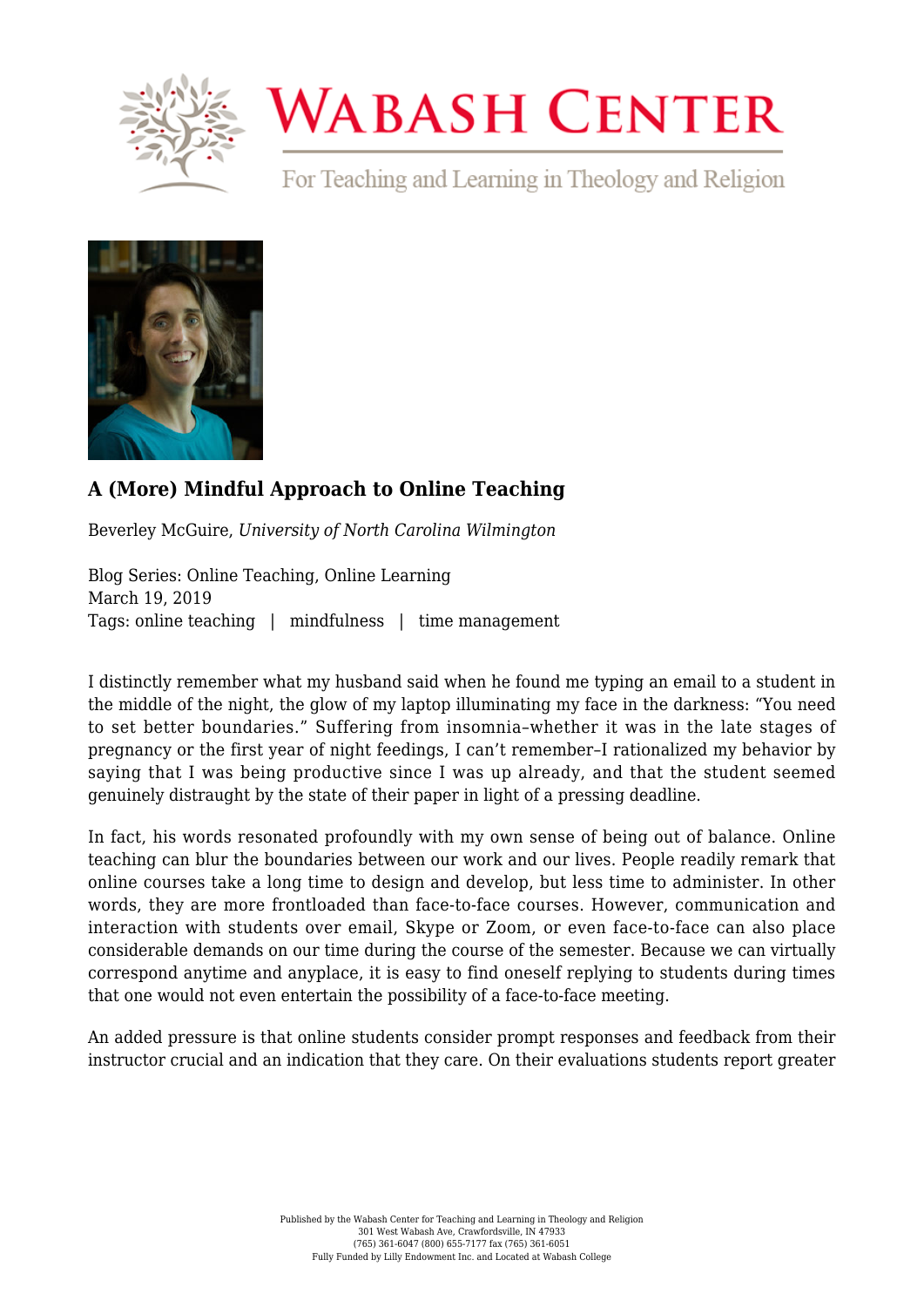satisfaction when they receive prompt replies to their emails. Yet we do a disservice when we reply as soon as we see their email, regardless of the time of day. Although this might create a greater sense of satisfaction on the part of our students, it fuels the idea that instructors are constantly "on call" and undermines their own capacity to delay gratification, which is a crucial skill for self-regulated learning. Moreover, when they see that we have emailed in the middle of the night, they may conclude that it's all right to prioritize other things over sleep, rest, and wellbeing. We lose the opportunity to model to our students a more balanced, mindful approach to our communication and interaction.

Mindfulness encourages us to cultivate an embodied presence, receptivity, and awareness of ourselves and our surroundings, so that instead of immediately reacting to what we experience, we can instead create space for a more thoughtful response. We may overlook our bodies as we interface with digital devices and screens, but as Linda Stone has observed through the phenomena of "email apnea" – the temporary absence or suspension of breathing, or shallow breathing, when doing email ([https://www.huffpost.com/entry/just-breathe-building-the\\_b\\_85651](https://www.huffpost.com/entry/just-breathe-building-the_b_85651) )– our online interactions have physical, emotional, and cognitive ramifications. By immediately replying to students' emails, I was failing to address my own sleep habits, and I was not giving the space for students to try to resolve their problems by themselves. In the case of students who had clearly procrastinated and emailed me an hour or two before a deadline, one could even argue that I was encouraging bad habits.

Aiming for a quick turnaround, I was being reactive rather than responsive. A more mindful approach would have aligned my online communication with the expectations laid out in my syllabus, where I explain that email is my preferred method of contact, and that they should expect a reply within 24 hours. Those parameters allow for balance: one can establish hours to be offline. Admittedly, we may still find the need to accommodate students even when it impinges on our personal lives. Once I found myself emailing back and forth with a student, trying to clarify the expectations of the final project, when he suddenly asked, "Can we talk over the phone?" Although I was at my parents' house, I felt bad and agreed to call. Bracing myself for the potential of a half-hour interruption, I dialed his phone number. After responding to various questions I hung up and looked at my phone. It had taken less than ten minutes.

This made me realize that we should take advantage of multiple channels of communication with our students. In another case, a student asked if we could meet face-to-face to discuss his ePortfolio for the course. We sat together looking at his laptop, and he scrolled through some of the ePortfolio pages to ask about my comments and suggestions. Again, within a very short span of time, I was able to address all of his concerns . . . and meet the student in person. These kinds of interactions with students–over the phone, via Zoom or Skype, or in person–not only show that we care about our students, but they contribute to a greater sense of embodied presence.

Although I still have a long way to go, I have found myself trying to be a more mindful online